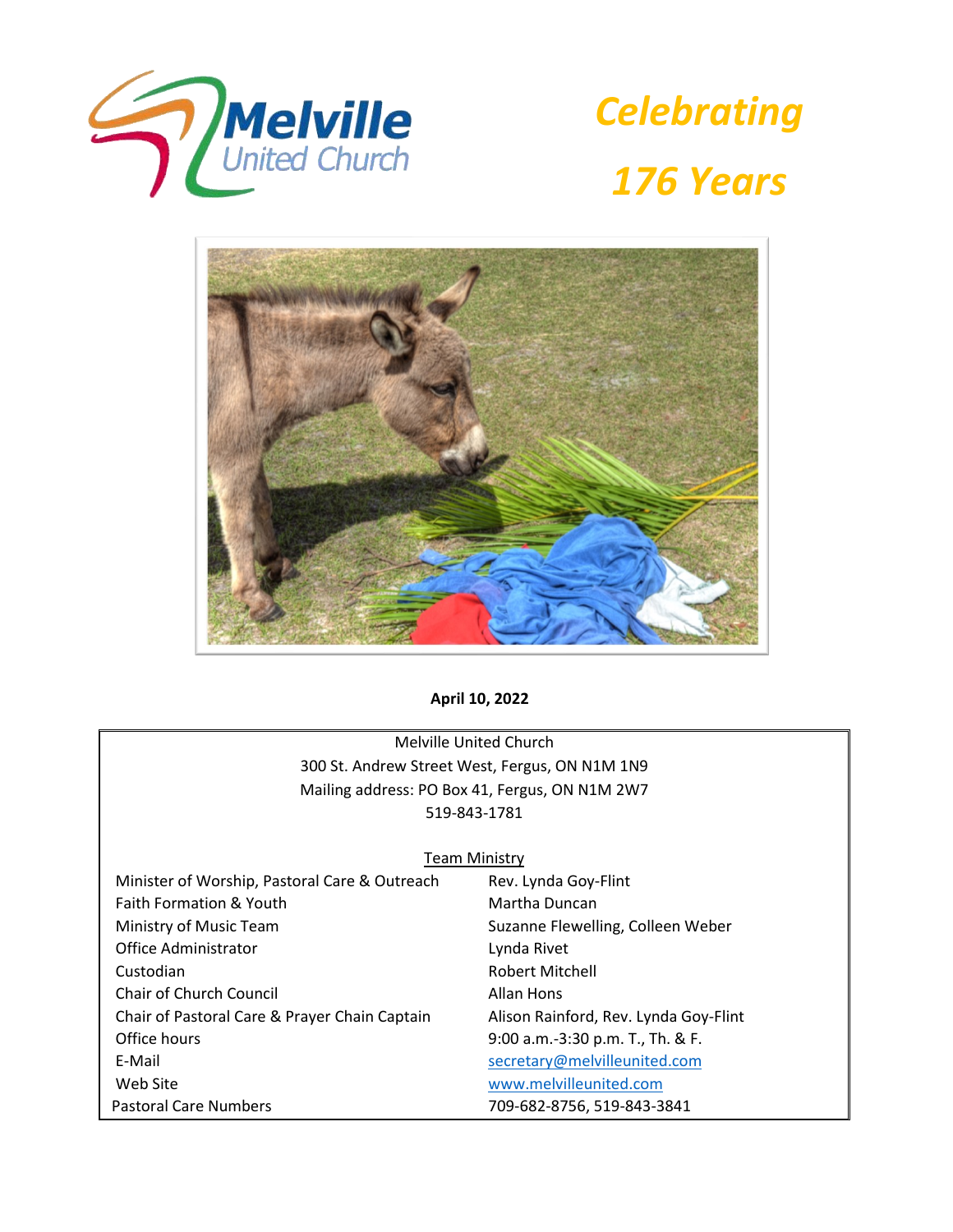# **Melville United Church April 10, 2022 Palm/Passion Sunday**

## Presiding today - Rev. Lynda Goy-Flint

**\_\_\_\_\_\_\_\_\_\_\_\_\_\_\_\_\_\_\_\_\_\_\_\_\_\_\_\_\_\_\_\_\_\_\_\_\_\_\_\_\_\_\_\_\_\_\_\_\_\_\_\_\_\_\_\_\_\_\_\_\_\_\_\_\_\_\_\_\_\_**

## **Welcome**

I greet you in the name of Jesus the Christ, companion on the way.

*We gather in community today – April 10, 2022 virtually and in person. We will continue to offer both in-person and on-line services with printed copies being distributed to those without internet access who are unable to attend in person. We encourage people to come out to worship in the sanctuary. Double vaccinations, masking and hand sanitizing are all required to ensure the safety of all in attendance, and there is ample space for people to maintain social distancing. For those who are joining us online or by reading, we invite you to have a candle or tea light available.*

*As we gather on this Palm/Passion Sunday we join Jesus in the celebration of palms and parade, but in the recesses of our mind, we remember where that procession leads.*

### **Announcements**

## • **We welcome today for baptism**

Wyatt Allan Antonio Mackenzie Nesbitt, son of Lisa and Reagan Nesbitt, brother of Caleb and Hannah, Grandson of Keith and Celine Clarke, and Carolyn Nesbitt, the late Antonio Cereceda, and the late Donald Nesbitt. We welcome all Wyatt's family, and his intended godparents Cindy Sketcher and Shane Nesbitt.

## • **Organ Concert**

To showcase our extensively refurbished organ, on May 14th *at 7:00pm* Several area organists have been invited to share their gift of music. There will be a free will offering in support of Ukraine and The Hub

## • **Ukraine Appeal**

The invasion of Ukraine is costing precious lives and creating a humanitarian crisis as people flee to safety. Over a million people, displaced from their homes, are seeking refuge in neighbouring countries. Many have lost friends, loved ones, and property; struggle to meet their basic needs; and face an uncertain future. United Church Mission & Service partners are responding to the rapidly unfolding crisis—visit our website at [https://united-church.ca,](https://united-church.ca/) scroll down to Ukraine Crisis and click on the Act Now button to find out how you can show your support and make a gift.

## • **Round Table on Food Security and Faith**

Held by Zoom on Thursday, April 21<sup>st</sup> at 7pm, hosted by the United Church's Antler River Watershed, Horseshoe Falls, Western Ontario Waterways and Shining Waters Regional Councils. Discover various and diverse food justice ministries in our regions, offer your challenges and celebrations in these ministries, hear from Open Food Network. The link to register: **<https://united-church.zoom.us/meeting/register/tJAtfu6tqjkjHddcBIyH4XGK4JcRqwQyeMKq>**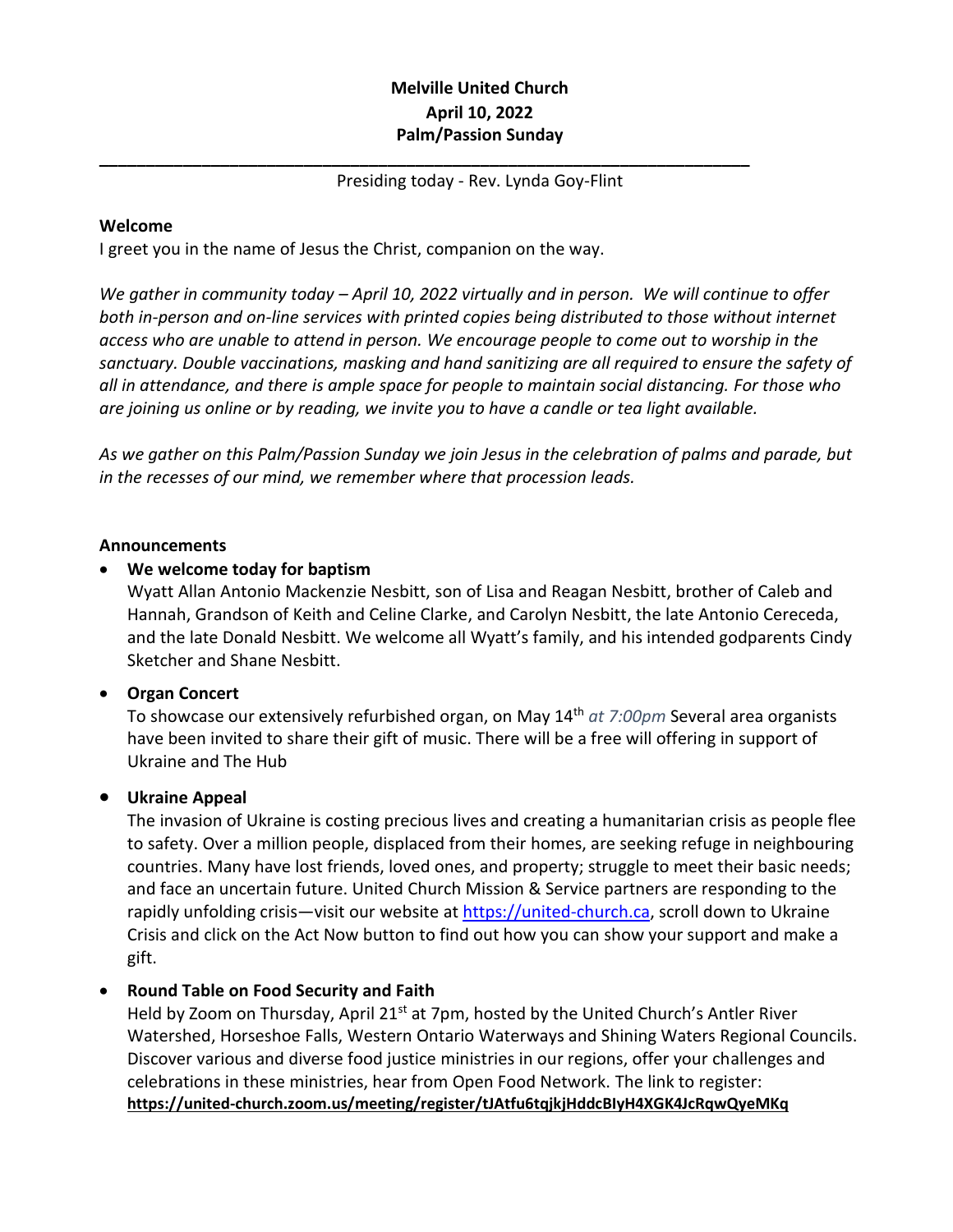- **From the Mission and Discipleship Commission:**
	- Young Adults Together retreat for 19+ years in Fingal ON near St. Thomas from Friday April 29<sup>th</sup> to Sunday May 1<sup>st</sup>. For more information and registration visit [https://wowrcucc.ca](https://wowrcucc.ca/)
	- Camp Menesetung invites you to their "Clean Up Camp" day (pizza lunch provided) in the Goderich area, June 19<sup>th</sup> 9am-4pm. Check the camp's website <https://www.campmenesetung.ca/>
	- Please pray for several other projects funded by our Mission & Service dollars throughout the Region
- **Gifts with Vision** These gifts are perfect for those difficult to buy for people. There's no going out, no standing in line, no wrapping. And you will be helping out those in need near and far. Items address healing and reconciliation, leadership, counter racism, wellness and safe spaces, education, poverty and hunger, the future, Mission & Service. Gifts range from \$5 to \$140. Gifts include food for the north, help build a well, purchasing Covid vaccines for the Global South and East, and much more. You can find the full catalogue at www.giftswithvision.ca.
- We continue to **collect items for the food bank**. A list of the most needed items was sent out, and if you need a printed copy, just let someone on the Social Justice team or Rev. Lynda know, and we will get it to you. In addition to non-perishable food items, the food bank is also looking for personal and feminine hygiene products as well as fresh vegetables, apples and oranges.

# *I invite you to join us now for a time of worship and contemplation.*

**Land Acknowledgement** *Peter Chynoweth, Gathering: Lent/Easter 2022, p.30. Used with permission.* This land on which we gather is the Traditional land of the

Petun, Haudenosaunee, Anishinabewaki, Mississaugas of the Credit First Nation, Odawa and Mississauga people

We worship Creator on this land and acknowledge with respect the thousands of years of ceremony and relationship that are etched in footprint, fire, and faithfulness on the soil and rock that surrounds us.

**Lighting the Christ Candle:** *Laura J. Turnbull, Gathering: Lent/Easter 2022, p.37. Used with permission. (If you are watching this on-line or reading it from a page I invite you to take a moment to light a candle, centre yourself and prepare to enter in to a time of worship and prayer. As you light your candle repeat the following words)*

Awesome God, as we enter Holy Week, we are drawn to the flickering flame. It burns brightly in our hearts. Yet, we know that amidst the celebrations of this day, there are those who want to extinguish the light in us and in Jesus. May the radiance of Christ's glory shine brightly, this day and through the coming week. In the name of the Light of the World, we pray. Amen.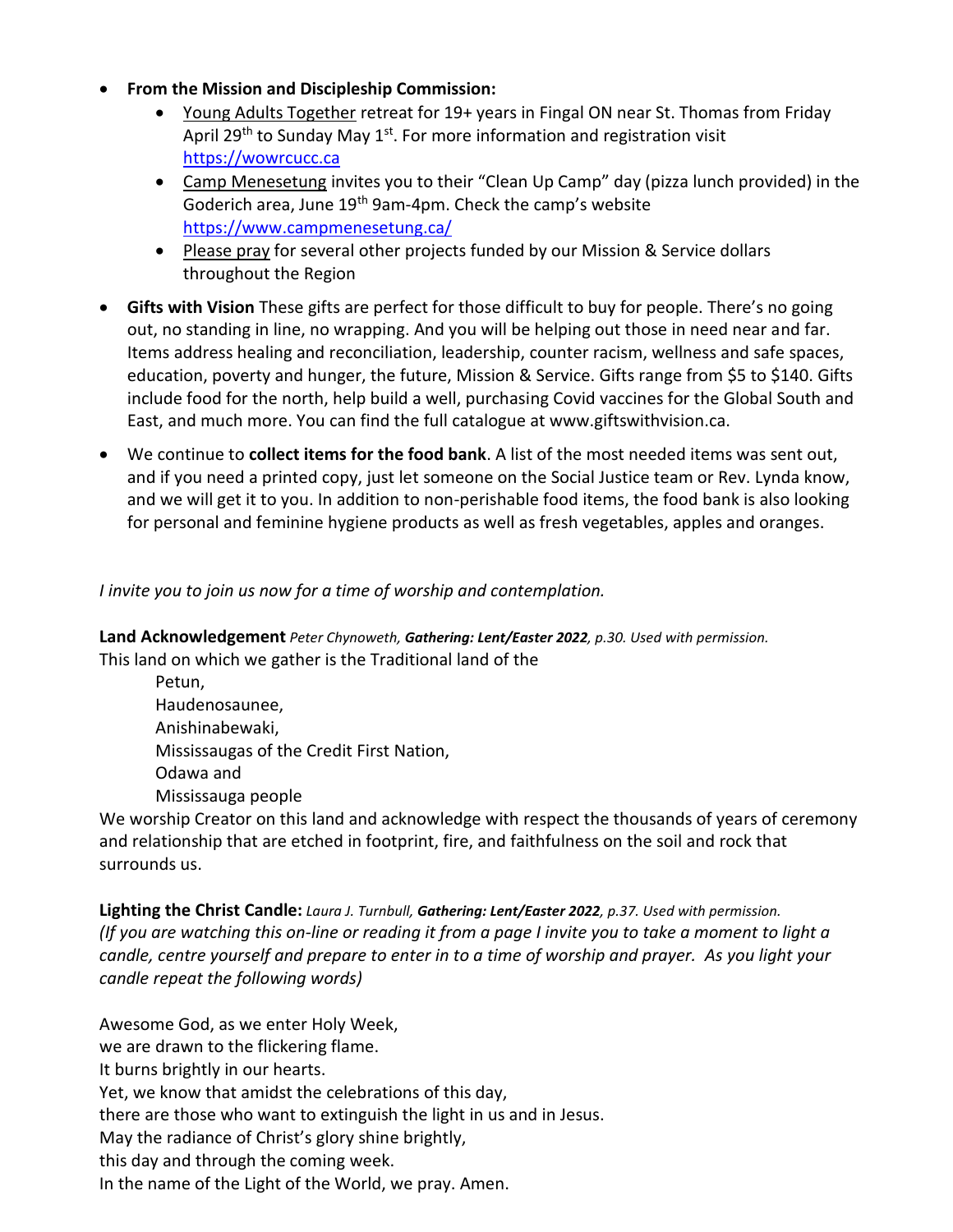**Call to Worship:** *Richard Bott, Gathering: Lent/Easter 2022, p.37. Used with permission.*

Here he comes! **Who?** The Messiah! The Christ! God's chosen One! Hosanna! **Hosanna! Hallelujah!** He's at the gates now. He'll be arriving any minute. Have your palm branches ready! **Hosanna! Hallelujah!** That's right! Here comes our king! Hey, ho, away we go, Riding on a donkey… **Wait! Why is a king riding on a donkey? Why does he look so quiet in the middle of our parade? Where is his army? Has he come to save the people?** Riding on a donkey. No shouts of rebellion. No army. Just a message. **"God's kingdom is coming and God's kingdom is here."** Just a message. **"Love one another as I have loved you."** Let us worship this Servant King. Let us worship our God.

#### **Hymn: He Came Riding on a Donkey VU 124**

1 He came riding on a donkey, he came riding into town; slow and easy kind of lowly he came riding with the dawn. His disciples walked beside him, staying close, a little shy; not too sure where he would guide them, on to live or on to die. But all the morning sang his praises; waking birds and dancing wind; here he is, the Son of David; riding on to take his throne.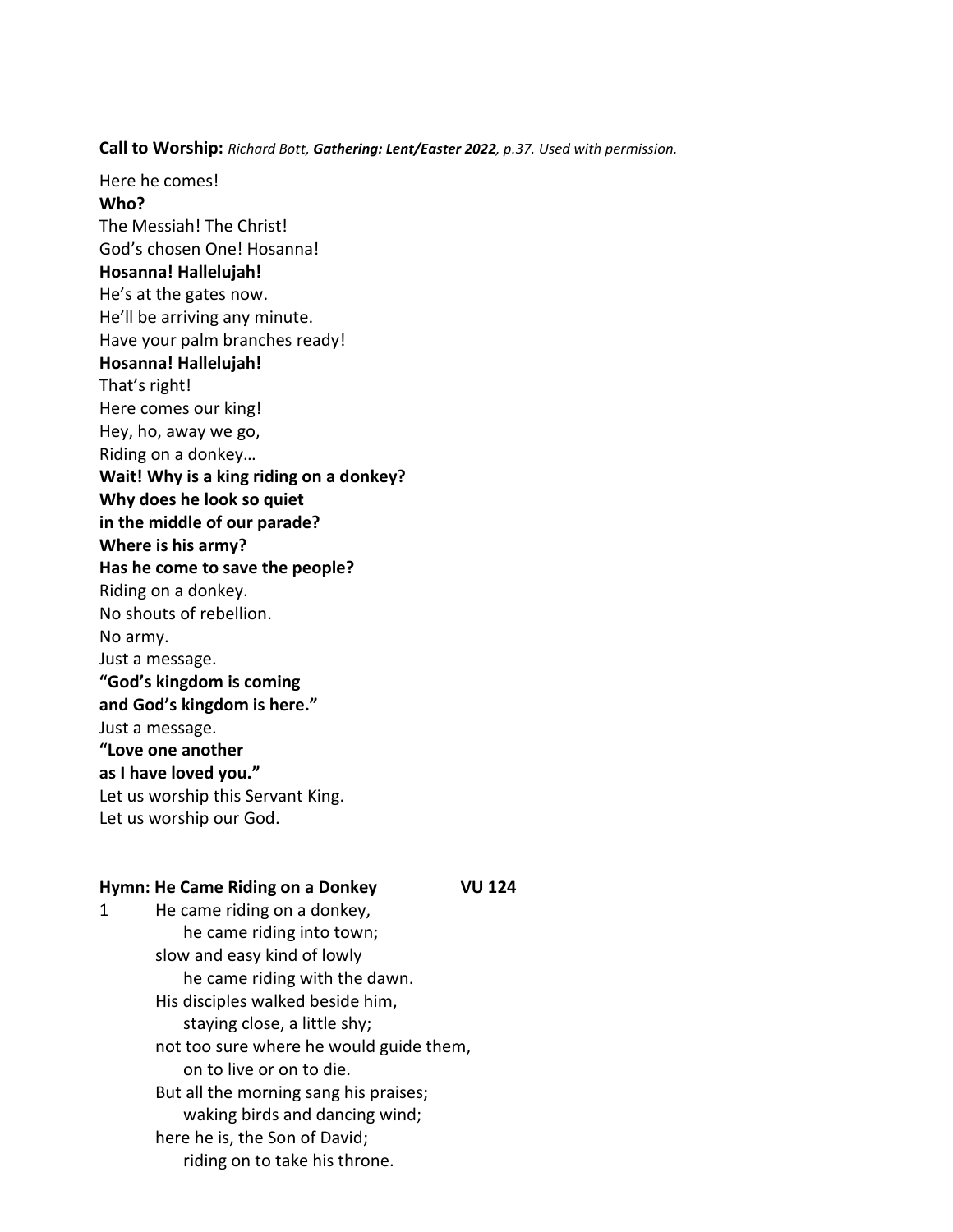2 Then the children gathered, singing shouts of laughter, bursting cheer; in the streets their song was ringing, 'Hosannas' filled the morning air. Timid adults strained to see him, caught the Spirit, joined the song; spread their cloaks along before him, branches flashing in the sun. So all the city sang his praises; waking streets and dancing crowd; here he is, the Son of David; our Messiah, Son of God.

3 In our fasting, and our feasting, called to follow in his way; called to walk his road to Easter, called to live his cross today. Hosanna to the Son of David, hosanna in the heavens above; blessed is he who comes to save us, blessed is he who brings his love. Let us join to sing his praises; open hearts and souls to God; he is with us, Son of David; God's Messiah, Christ the Lord. who out of love will befriend us.

**Opening Prayer (in unison):** *Laura J. Turnbull, Gathering: Lent/Easter 2022, p.37, alt. Used with permission.*

**God of celebration, we line up with the crowd to herald the coming of your chosen one. May the enthusiasm we feel this day continue into the shadowed and difficult days of Holy Week. Journey with us on this Palm Sunday so that we are strengthened for the most holy of weeks. With voices of hope, we shout, "Hosanna!" Amen.**

**Call to Reconciliation** *Sandy Ferguson, Gathering: Lent/Easter 2022, p.39, (excerpt, alt). Used with permission.*

As we come to our Prayer Seeking Forgiveness and Reconciliation, we are invited to pray in the spirit of confession, knowing in faith that God will always listen to us.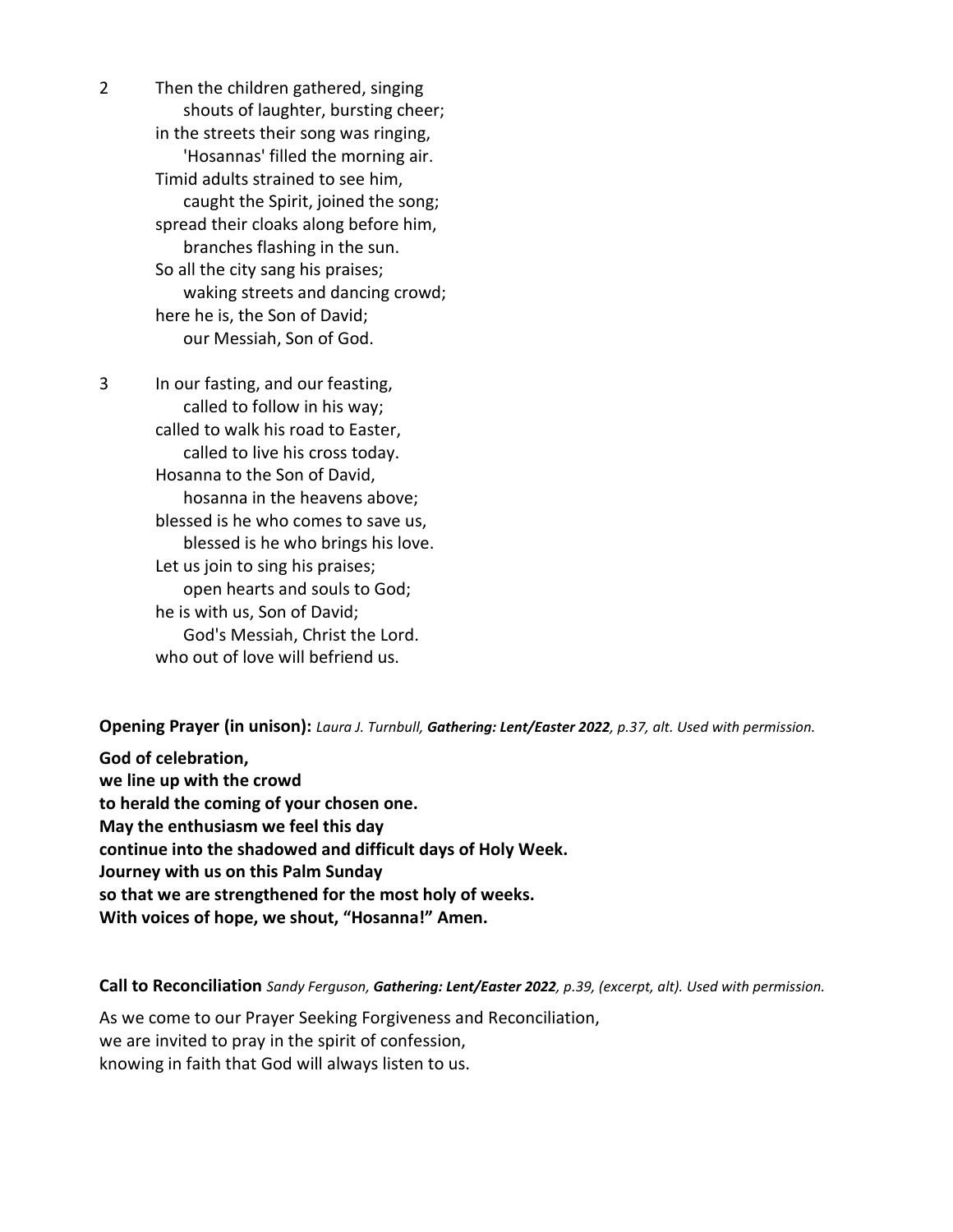**Prayer Seeking Forgiveness and Reconciliation (in unison)** *Reprinted by permission of Westminster John Knox Press from Feasting on the Word® Worship Companion: Liturgies for Year C, Volume 1. Copyright 2012.*

| God of heaven and earth,                                   |            |
|------------------------------------------------------------|------------|
| we give you thanks for sending us Jesus Christ             |            |
| in your name.                                              | Luke 19:38 |
| Even though we profess to follow him,                      |            |
| we confess that in times of trial we too often deny him.   | Luke 22:61 |
| Forgive us and heal us, we pray.                           |            |
| Help us to put our faith not in the princes of this world, |            |
| but only in the Prince of Peace.                           | Ps. 118:9  |
| In Jesus' name we pray. Amen.                              |            |

**Words of Assurance** *Reprinted by permission of Westminster John Knox Press from Feasting on the Word® Worship Companion: Liturgies for Year C, Volume 1. Copyright 2012, alt.* It is our blessed God who helps us; who will dare to call us guilty? **Isa.** 50:9a Because of the grace we receive in baptism, we have nothing to fear. Forgiven and freed, We can live in joy and thanksgiving. **Thanks be to God! Amen.**

### **Sacrament of Baptism**

### **Hymn: Out of Deep, Unordered Water VU 453**

- 1 Out of deep, unordered water God created land and life; world of bird and beast, and later, twosome people, husband, wife. There is water in the river bringing life to tree and plant. Let creation praise its giver: there is water in the font.
- 2 Water on the human forehead, birthmark of the love of God, is the sign of death and rising; through the sea there runs a road. There is water in the river bringing life to tree and plant. Let creation praise its giver: there is water in the font.
- 3 Standing round the font reminds us of the Hebrews' climb ashore. Life is hallowed by the knowledge: God has been this way before. There is water in the river bringing life to tree and plant. Let creation praise its giver: there is water in the font.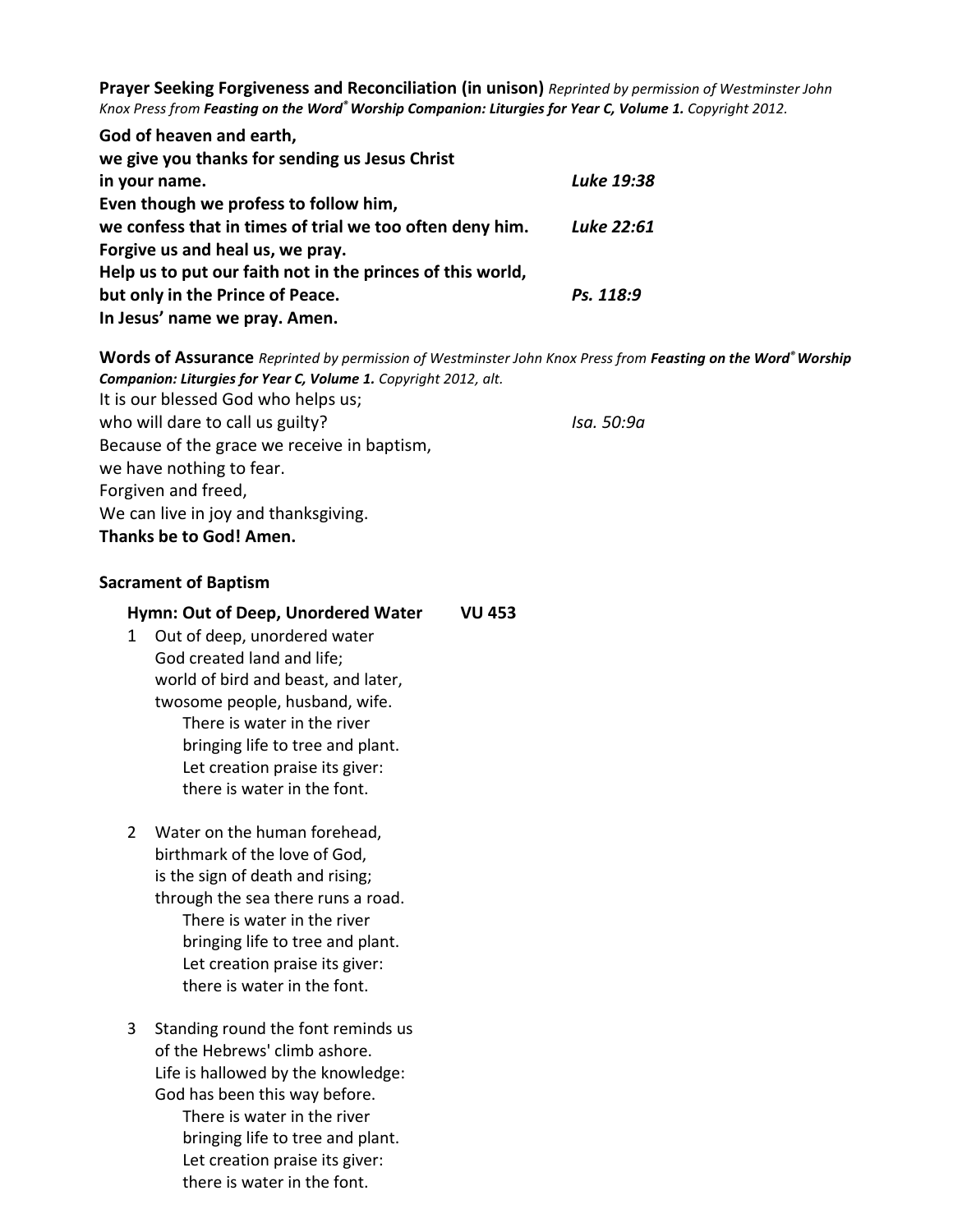## **Statement of Purpose**

The sacrament of baptism proclaims and celebrates the grace of God. By water and the Spirit, we are called, claimed, and commissioned: we are called God's own, welcomed as children of God; we are claimed by Christ, united with Christ, united with one another and the Christian community of every time and place; we are commissioned to Christ's ministry of love, peace, and justice, and strengthened by the Holy Spirit for the work of the church in the world.

# *We hear in the letter of Paul to Titus:*

…when the goodness and loving-kindness of God our Saviour appeared, he saved us, not because of any works of righteousness that we had done, but according to his mercy, through the water of rebirth and renewal by the Holy Spirit.

## **Presentation of Candidate**

On behalf of the congregation of Melville United Church, I present for initiation into the body of Christ through baptism, Wyatt Allan Antonio Mackenzie Nesbitt, Son of Lisa and Reagan Nesbitt Brother of Caleb and Hannah Grandson of Keith and Celine Clarke and Carolyn Nesbitt and the late Antonio Cereceda, and the late Donald Nesbitt. We welcome all Wyatt's family, and his intended godparents Cindy Sketcher and Shane Nesbitt.

## **Profession of Faith and Promises**

To you, Lisa and Reagan, Wyatt's parents, I ask you the following questions on his behalf: Do you believe in God, who has created and is creating, who has come in Jesus, the Word made flesh, to reconcile and make new, and who works in us and others by the Spirit?

## **I do, by the grace of God.**

Desiring the freedom of new life in Christ, do you seek to resist evil, and to live in love and justice?

**I will, God being my helper.**

Will you proclaim Jesus, crucified and risen, in your words and actions? **I will, God being my helper.**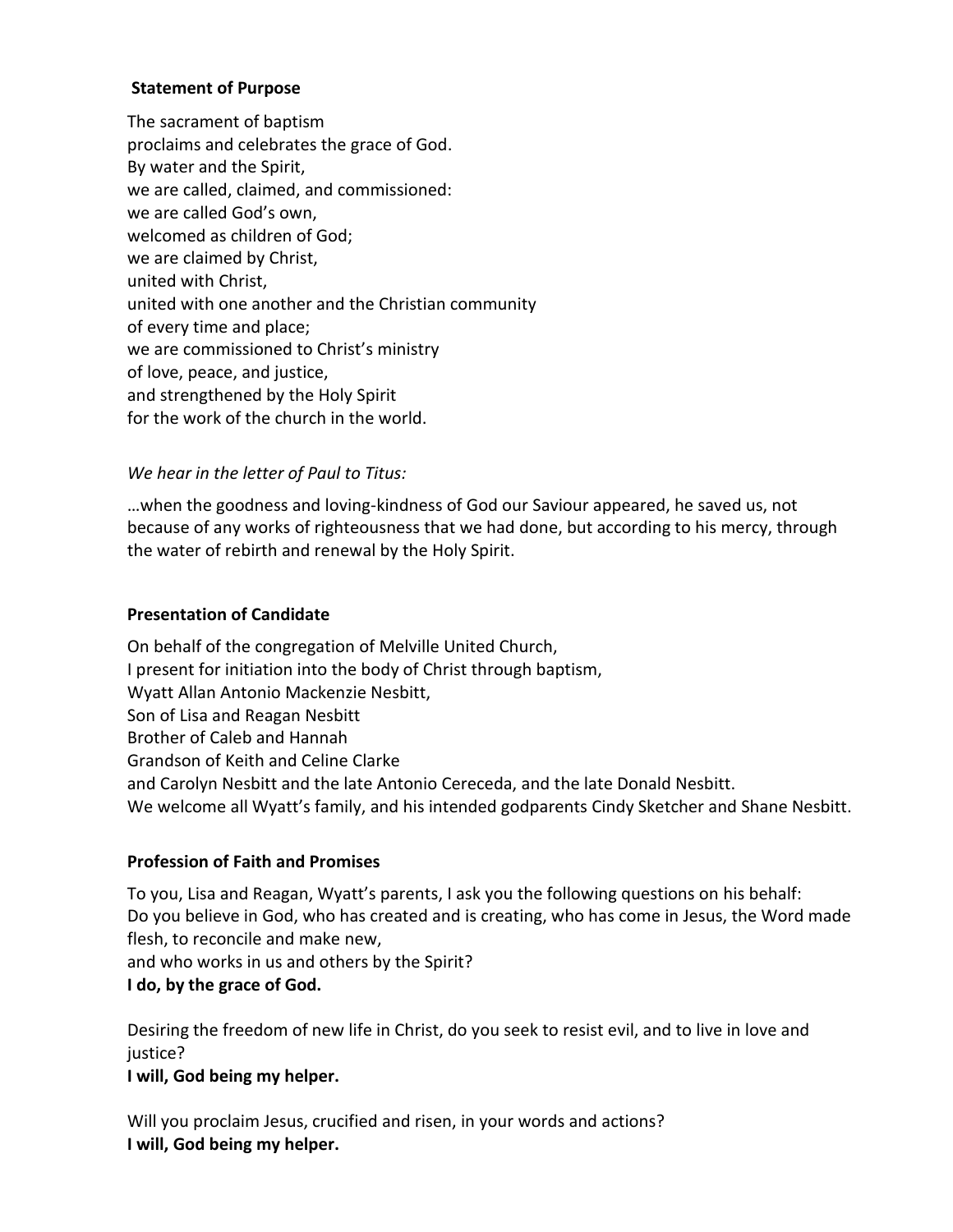Will you join with your brothers and sisters in this community of faith to celebrate God's presence, live with respect in creation, and love and serve others? **I will, God being my helper.**

## **Commitment of Parents**

In baptism, Wyatt marks an important step in his journey of faith. Will you share your faith with Wyatt, growing with him in faith, hope, and love? **I will, God being my helper.**

# **Commitment of Godparents –** *Cindy Sketcher and Shane Nesbitt*

Recognizing that many persons nurture and influence the life of a child, will you support Wyatt and his parents as they grow in faith? **I will, God being my helper.**

# **Congregational Commitment**

*The congregation is invited to stand, as they are able, to pledge their support.*

Jesus Christ calls us to make disciples of all nations, and to offer God's gift of grace in baptism. Do you, who witness and celebrate this sacrament, and on behalf of the church universal do you promise your love, support, and care to Wyatt who is about to be baptized, as he lives and grows in Christ?

**We do, by the grace of God.**

**Affirmation of Faith: A New Creed We are not alone, we live in God's world. We believe in God: who has created and is creating, who has come in Jesus, the Word made flesh, to reconcile and make new, who works in us and others by the Spirit. We trust in God. We are called to be the Church: to celebrate God's presence, to live with respect in Creation, to love and serve others, to seek justice and resist evil, to proclaim Jesus, crucified and risen, our judge and our hope. In life, in death, in life beyond death, God is with us. We are not alone. Thanks be to God.**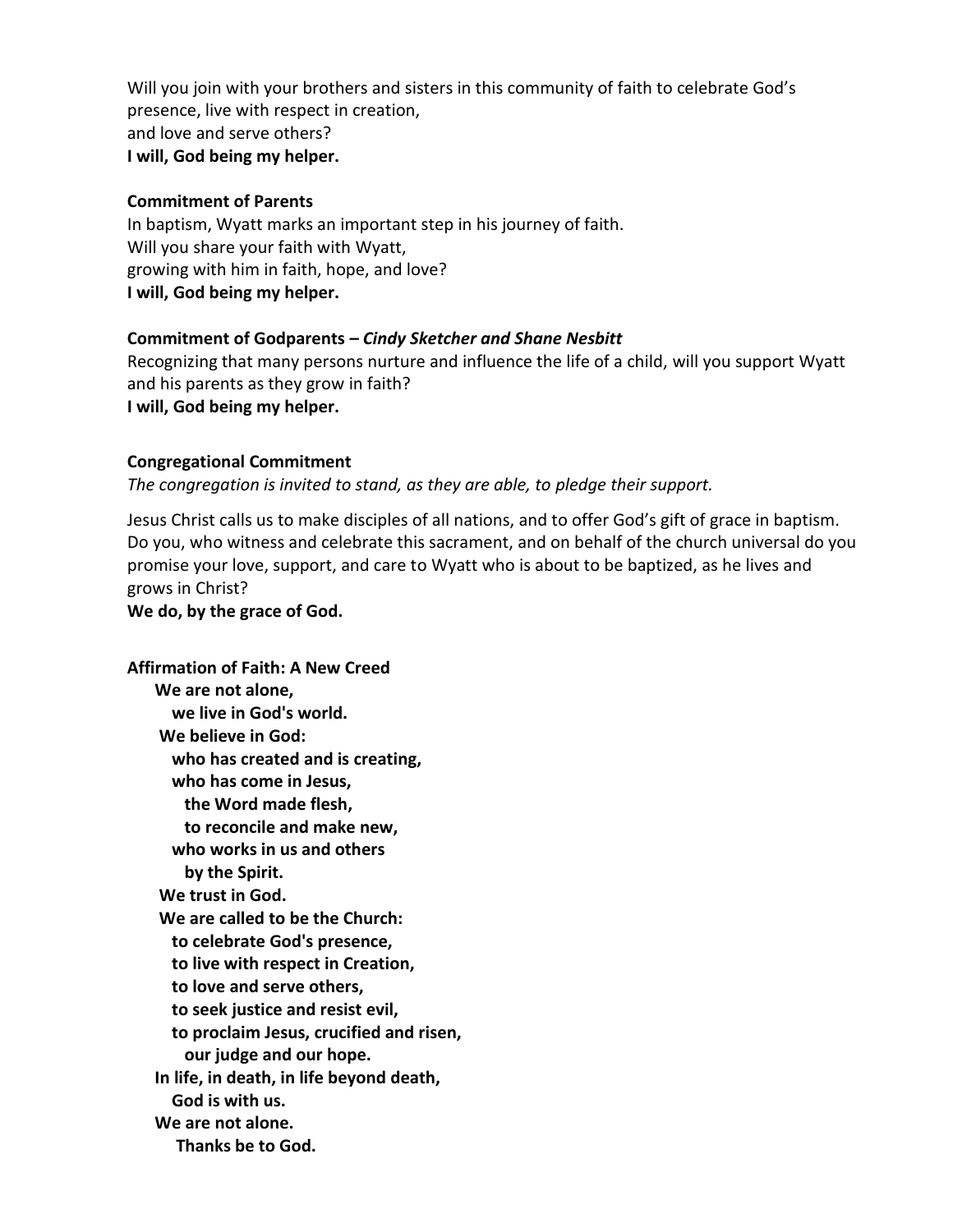**Prayer of Thanksgiving and the Pouring of Water** God be with you. **And also with you.**  Lift up your hearts. **We lift them to God.** Let us give our thanks to God. **It is good to give God thanks and praise.** 

Gracious and Holy God, we bless you for the gift of life, and, within it, the gift of water. Over its unshaped promise your Spirit hovered at creation. By water, comes the growth of the earth. Through water, you led the children of Israel to freedom. In the waters of the Jordan your Child Jesus was baptized. Now may your Spirit be upon us and what we do, that this water may be a sign for all of new life in Christ, in whose name we pray. **Amen.**

### **The Act of Baptism:**

### **Baptism in the Name of the Triune God**

What is the name of this child? Wyatt Allan Antonio Mackenzie, I baptize you, in the name of the Father, and of the Son and of the Holy Spirit. **Amen.**

#### **Blessing**

May the blessing of God, Source of Love, Jesus Christ, Love incarnate, and the Holy Spirit, Love's power, be with you today and always. **Amen.**

### **Marking with the Sign of the Cross**

Wyatt, I mark you with the cross, the sign of Love Incarnate.

### **Laying On of Hands**

Wyatt, may the Holy Spirit, Love's power, guide you, inspire you, and work within you, all the days of your life. **Amen.**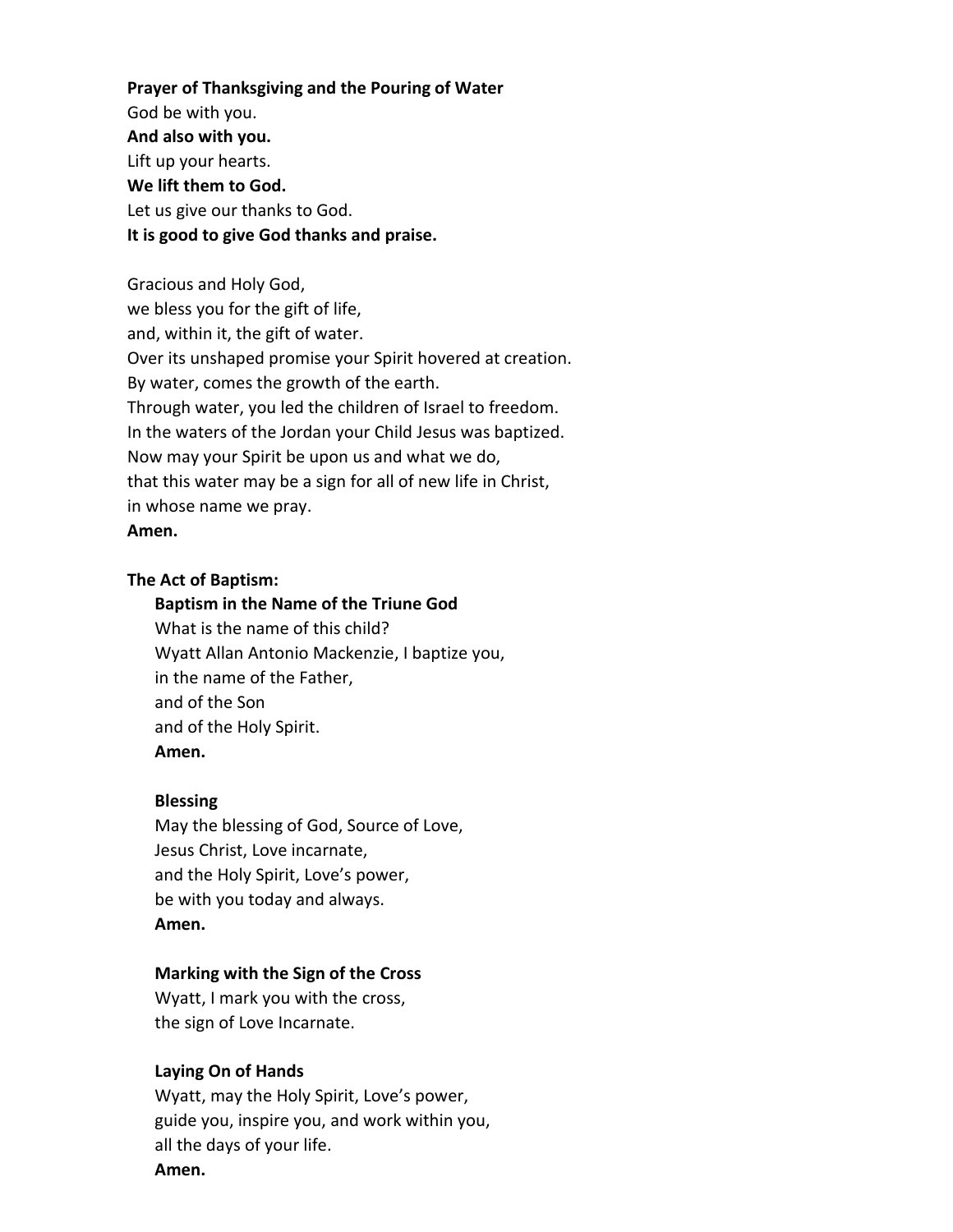# **Lighting of a Candle**

Wyatt, let your light shine before others, that they may see your good works, and give glory to God. **Amen.**

# **Declaration and Congregational Welcome/Presentation of Baptismal Certificate, Bible, Shawl**

In the name of Jesus Christ, Wyatt has been received into the holy church universal, the body of Christ in the world.

## **Blessing**

May God bless you and keep you. May God's face shine upon you and be gracious to you. May God look upon you with kindness and give you peace. **Amen.**

And now I present to you, the newest member of the body of Christ, Wyatt Allan Antonio Mackenzie Nesbitt.

## **Sung Response: You Have Put on Christ VU 452**

You have put on Christ, in Christ you have been baptized. Hallelujah, hallelujah.

## **Scripture**: **Luke 19:28-40** *(The Inclusive Bible: The First Egalitarian Edition)*

*Jesus enters Jerusalem to cheering crowds* Jesus went ahead with the ascent to Jerusalem. Approaching Bethphage and Bethany, near what is called the Mount of Olives, Jesus sent two of the disciples with these instructions: 'Go into the village ahead of you. Upon entering it, you'll find a tethered colt that no one has yet ridden. Untie it and lead it back. If anyone should ask you, "Why are you untying it?" say "The Rabbi needs it." ' They departed on their errand and found things just as Jesus had said. As they untied the colt, its owners said to them, 'Why are you doing that?' They explained that the Rabbi needed it. Then the disciples led the animal to Jesus and, laying their cloaks on it, helped him to mount.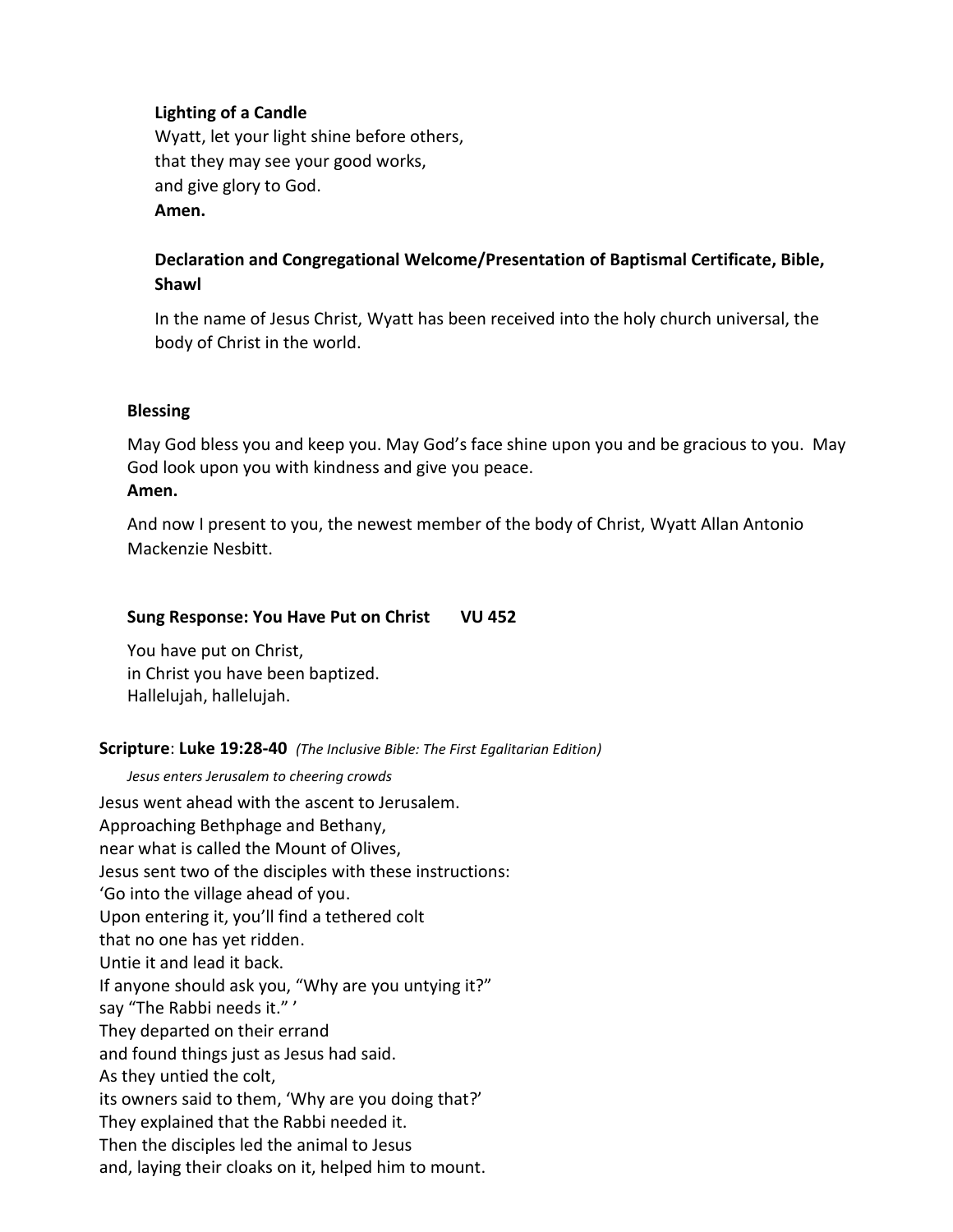People spread their cloaks on the roadway as Jesus rode along. As they reached the descent from the Mount of Olives, the entire crowd of disciples joined them and began to rejoice and praise God loudly for the display of power that they had seen, saying, 'Blessed is the One who comes in the name of our God! Peace in heaven, and glory in the highest!' Some of the Pharisees in the crowd said to Jesus, 'Teacher, rebuke your disciples!' Jesus replied, 'I tell you, if they were to keep silent, the very stones would cry out!'



## **Reflection: Mixed Emotions**

*From Creighton University Praying with our Imaginations:*

Using the imagination in prayer has been a treasured tradition in prayer for centuries. It prompted St. Francis of Assisi to encourage people to create nativity scenes at Christmas, to imagine the Holy Family as people like we are. Four hundred years later, St. Ignatius of Loyola used imaginative prayer as a key part of his life-transforming Spiritual Exercises.

Our first gesture might be to open our hands on our lap, and to ask God to open our hearts and imaginations.

Now we begin to imagine the scene as if we are standing right there. What is around me? Who else is there? What do I hear in the scene? If I am in a house, what noises are in the house or in the street outside? What are the smells I can pick up?

Now we begin to imagine the scene we read about. Who is in it? What conversation takes place? What is the mood – tense? joyful? confused? angry?

Feel free to paint this picture in any way your imagination takes you. If we worry about historical accuracy, it can be a distraction that takes us away from prayer. This isn't scripture – this is letting God take our imaginations and reveal to us something of the intimate life of Jesus or others. If, in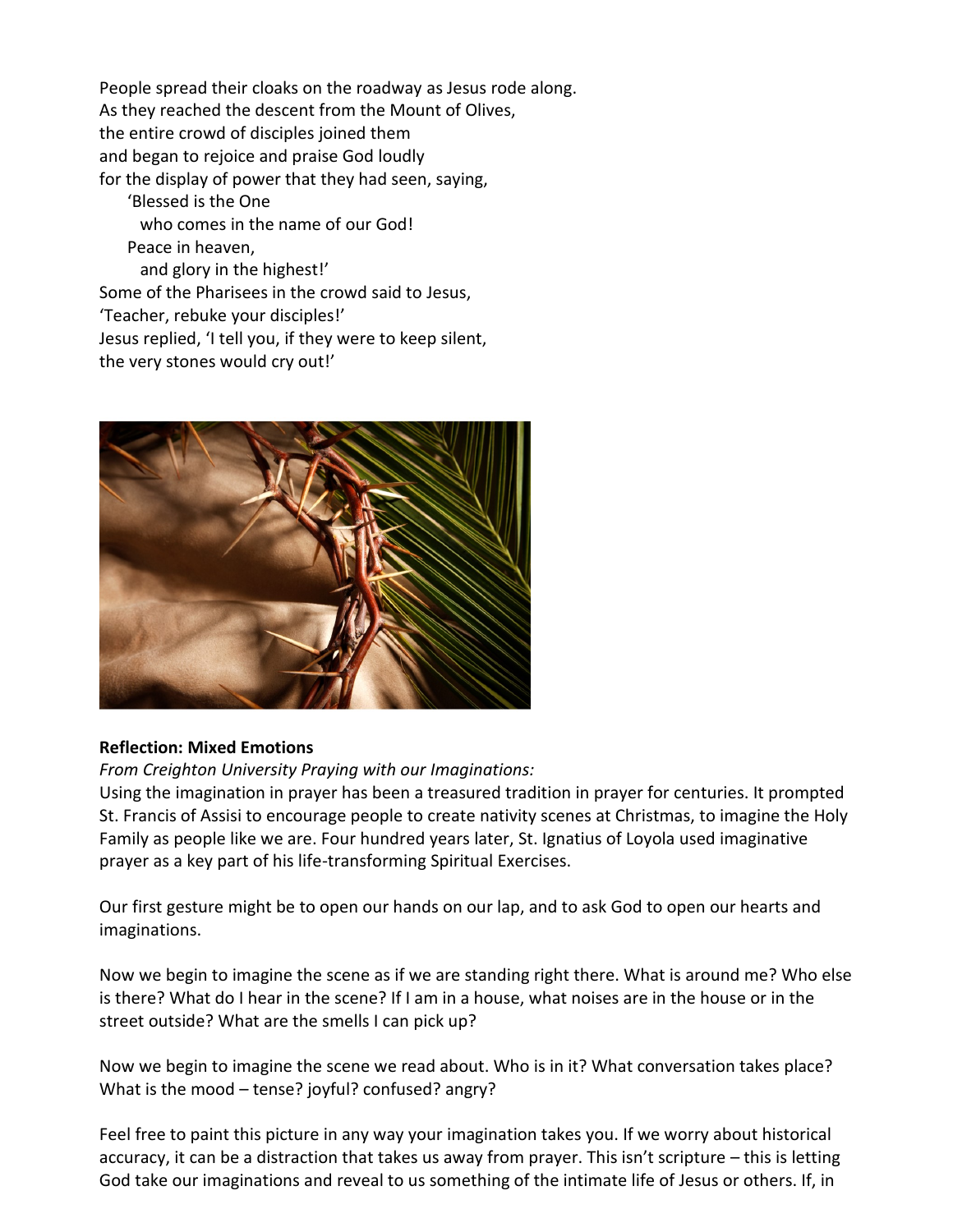our prayer, Mary pulls the toddler Jesus onto her lap to tie his shoes or zip his coat, we can let it happen that way. We don't want to fret about the historically accurate kinds of food served at a dinner or what kind of carpenter tools Joseph might have really had in his workshop. Here is an experience of prayer that lets our imaginations free themselves from anything that limits them. This is God revealing himself to us.

It helps if we imagine Jesus and his disciples as the real people they were who walked the earth.

Kate Gregory has done something like this, and invites us to step in to her imagination, to see the scene as she senses it might have been later on the day we have just read about: Jesus' entry into Jerusalem.

# **Mixed Emotions** *by Kate Gregory, Gathering Lent/Easter 2013, pp. 62-3. Used with permission.*

Hey! Wow! What a day! This day is going to be remembered for years to come. Everything went off so well. It was a perfect plan – a great joke – it was a real slap in the face for Pilate, the governor. Him and his big black horse, so high and mighty, all pomp-and-circumstance, riding in at the west gate of Jerusalem! We showed him!

Jesus wasn't real sure about it, but Peter had the idea, and John added some of the details. In the end, Jesus went away and prayed about it for a while and then he came on board, and we all had a ball getting ready for it.

We had spread the word around that everyone should be at the eastern gate today. Everyone likes intrigue, so no one could resist coming to see what was going on. No one would be around at all for Pilate! I bet that got his goat.

We were going to put him on a horse, too, in armour, to mock Pilate, but Jesus sent us to get him a donkey – a mother one, nursing a colt. We put our cloaks on it, and Jesus sat on her. It was kind of weird. He said he would show them that he was a prince of peace, whatever that means. He made his own grand entrance, bigger than anything Pilate has ever seen!

Jesus was great. He showed everyone what he was made of and he said he fulfilled the prophecy of Zechariah. That guy loves fulfilling prophecy. He believes God has it all planned out. I didn't know what he was talking about, but some folks said they did. They remembered what the prophet Zechariah said, and I learned it, because I think it's great. This is just exactly what Jesus did today and what he's going to do for the people of Israel:

Rejoice greatly, O daughter Zion! Shout aloud, O daughter Jerusalem! Lo, your king comes to you; triumphant and victorious is he, humble and riding on a donkey, on a colt, the foal of a donkey. He will cut off the chariot from Ephraim and the warhorse from Jerusalem; and the battle-bow shall be cut off, and he shall command peace to the nations; his dominion shall be from sea to sea, and from the River to the ends of the earth.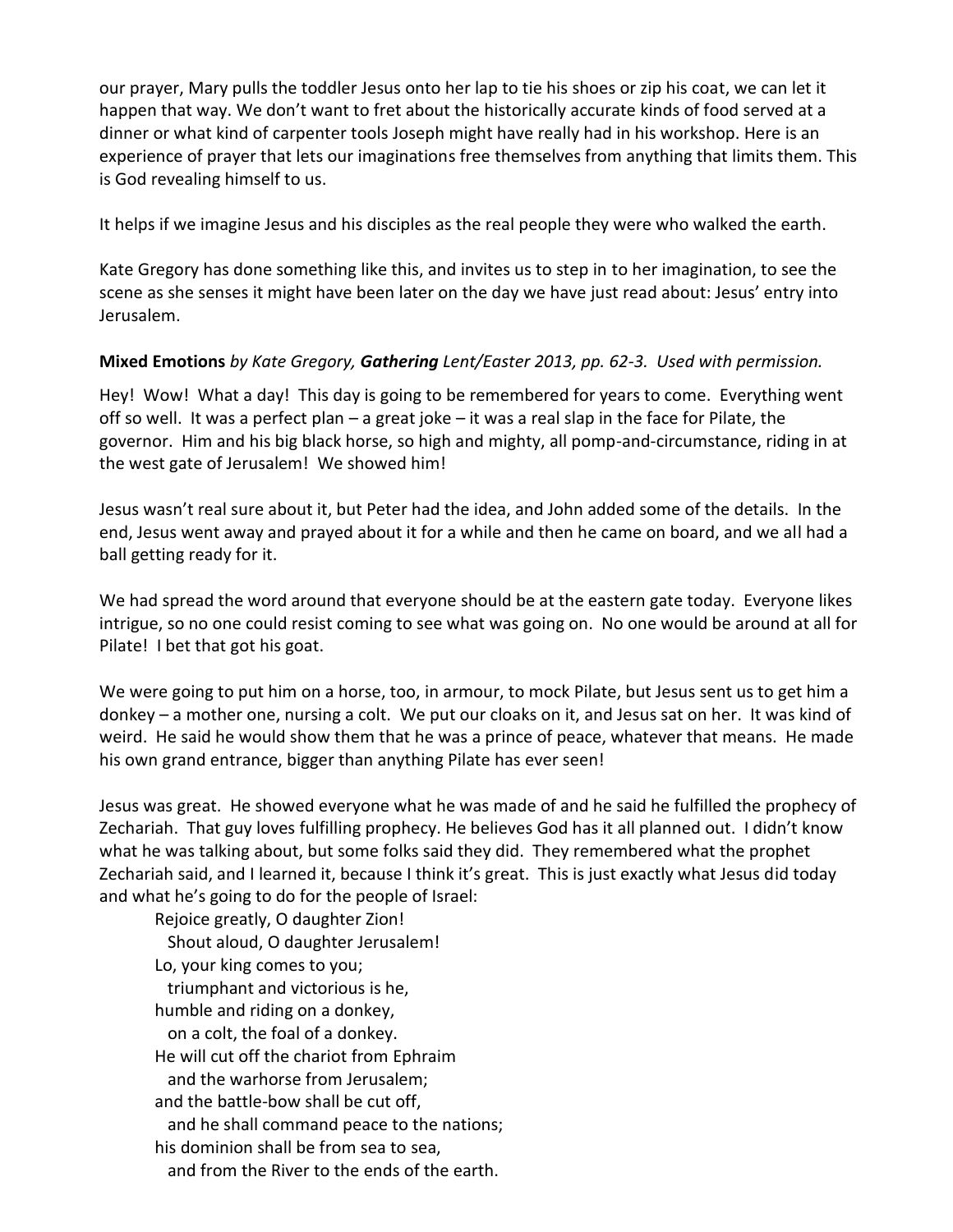Can you imagine that! Bringing peace to the ends of the earth! Wow! Jesus is going to destroy the Roman authorities forever.

We'd planned the whole day. After the parade, he was going to go to the Temple and see all the men and women selling doves and sheep in the Temple and he'd get a whip and start whopping them good! Send them all packing! What right have they got to gouge us to change our money for the Temple money?

Anyway, the way it happened, the parade was so popular and took so long to get into the city, by the time Jesus got to the Temple everyone had cleared out for the day and gone home. No value there. No one to rough up; no one from the Temple Authority watching, so no point. Jesus just came home. We'll do that tomorrow. Tonight we can rest and remember the excitement of the day.

Those Pharisees were there, too. "Tell your people to stop shouting," they said. Jesus always has the perfect comeback, you know. He said, "If they don't shout, the very stones will cry out!" "Yeah!" I cried out. "Hosanna! Hosanna to the Son of David!" Man, that was great! Everyone put their cloaks and some leaves on the street, just like they do for the dignitaries. They treated Jesus just like the king he is.

I don't know what's up with Jesus tonight, though. You'd think he'd be drinking and laughing with the rest of us, but instead he's quiet, withdraw. He said something about going out to pray. Sometimes I can't figure out that guy. He talks to us about how he's going to die, and it's going to be soon. Is that any kind of talk for a future King of Israel?

He talks about us following him and picking up our cross. Sometimes he's right moody – no fun to be with at all. Gee, if he does die, the way he's been carrying on, it'll be on Golgotha, you know? That's what happens to people who cross the government. Ew! That wouldn't be nice. I've heard they beat you, drag you through the street, make you carry the big cross, and then you end up hanging on it.

Still, how could that even happen? He was in *total* control of that crowd today. He had them in the palm of his hands! They would have *eaten* the rocks if he'd asked them to! They would never turn on him, no more than we would. And if we're on his side, Pilate and the Pharisees wouldn't dare stop Jesus.

Nah, Jesus is just worried for nothing. Hey, he'll feel better in the morning. It's just all the excitement. He always feels better after a good night's sleep. Yah, that it. He's just tired. Well, the party's rockin', and I'm missing it. Tomorrow's going to be great.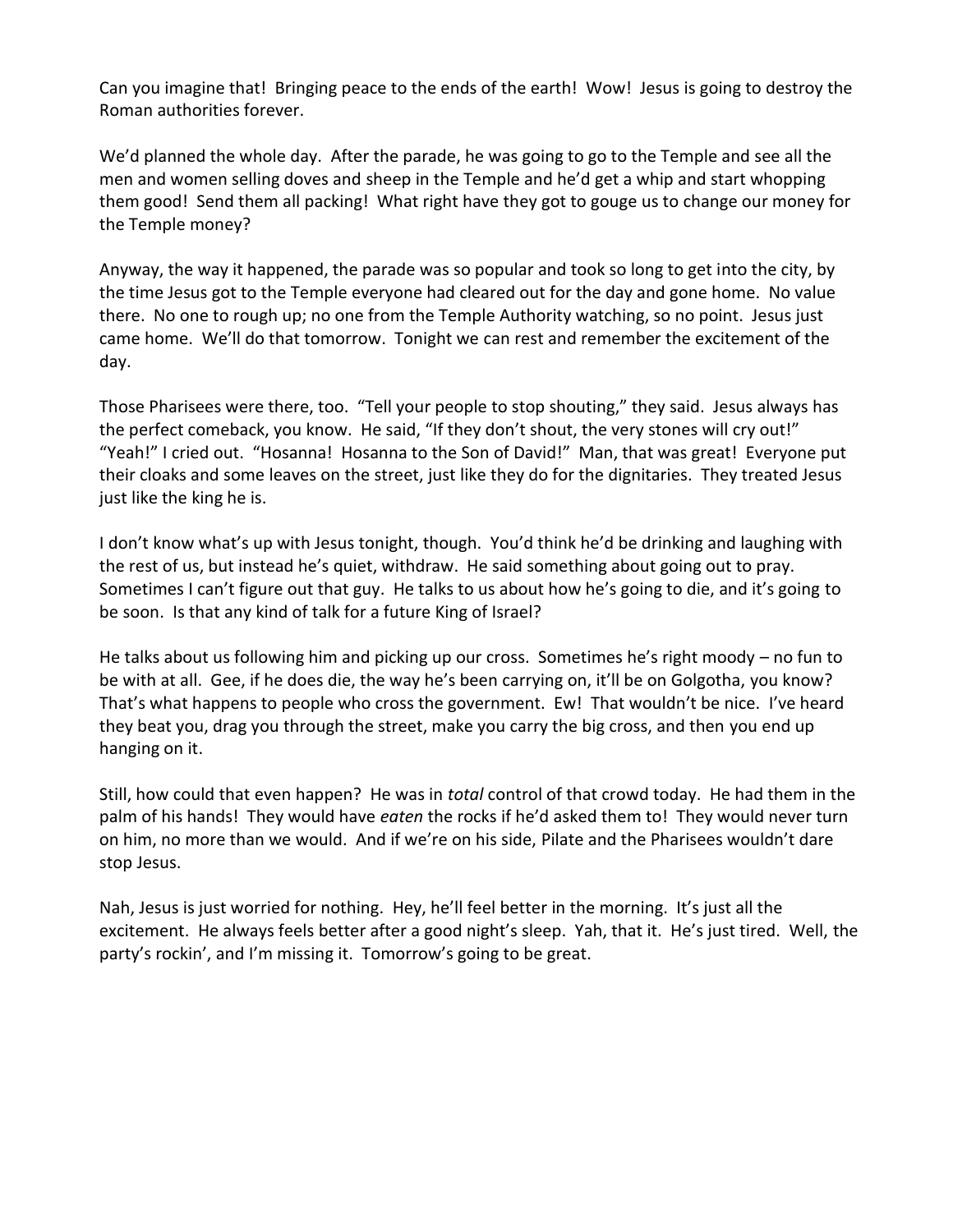# **Hymn: O Jesus I Have Promised VU 120**

- 1 O Jesus, I have promised to serve you to the end; remain for ever near me, my Saviour and my friend: I shall not fear the journey if you are by my side, nor wander from the pathway if you will be my guide.
- 2 O let me feel you near me: the world is ever near; I see the sights that dazzle, the tempting sounds I hear; my foes are ever near me, around me and within; but, Jesus, then draw nearer and shield my soul from sin.
- 3 O let me hear you speaking in accents clear and still, above the storms of passion, the murmurs of self-will; O speak to reassure me, to hasten or control; now speak, and make me listen, O guardian of my soul.
- 4 O Jesus, you have promised to all who follow you, that where you are in glory your servant shall be too. And Jesus, I have promised to serve you to the end; O give me grace to follow, my Saviour and my friend.

### **Joys and Concerns**

## **Preparation for Prayer**

Let us practice the art of Praying with our Eyes Wide Open, that in seeing the world and those within it we are called to tend we may be *opening the eyes of our hearts to all in need around us (Lamont Koerner '81 MDiv God Pause for Thursday, September 16, 2021 from Luther Seminary):*

**Prayers of the People** *Michael Webster, Gathering: Lent/Easter/Pentecost 2011, p.35, alt. Used with permission.* We say, O God, that everyone loves a parade, but what does the parade celebrate? Victory? Homecoming? Thanksgiving? Achievement? Or the arrival of your beloved child, come to show us your way in the world—our way in the world? May those be our coats beneath his feet, our hands waving palm branches.

Our prayers today are for a world in which so much seems right beauty, the warmth of the sun, the love of family and friends, the sound of happy children, a world of wonder and possibility, and so much more.

Our prayers today are for a world in which so much seems wrong violence, poverty in the midst of plenty, hatred, violence, greed, bloodshed and war, pain and suffering, disease and sorrow, loneliness and heartache, and so much more.

Today we pray for those who hope that their dreams of a better world may be fulfilled.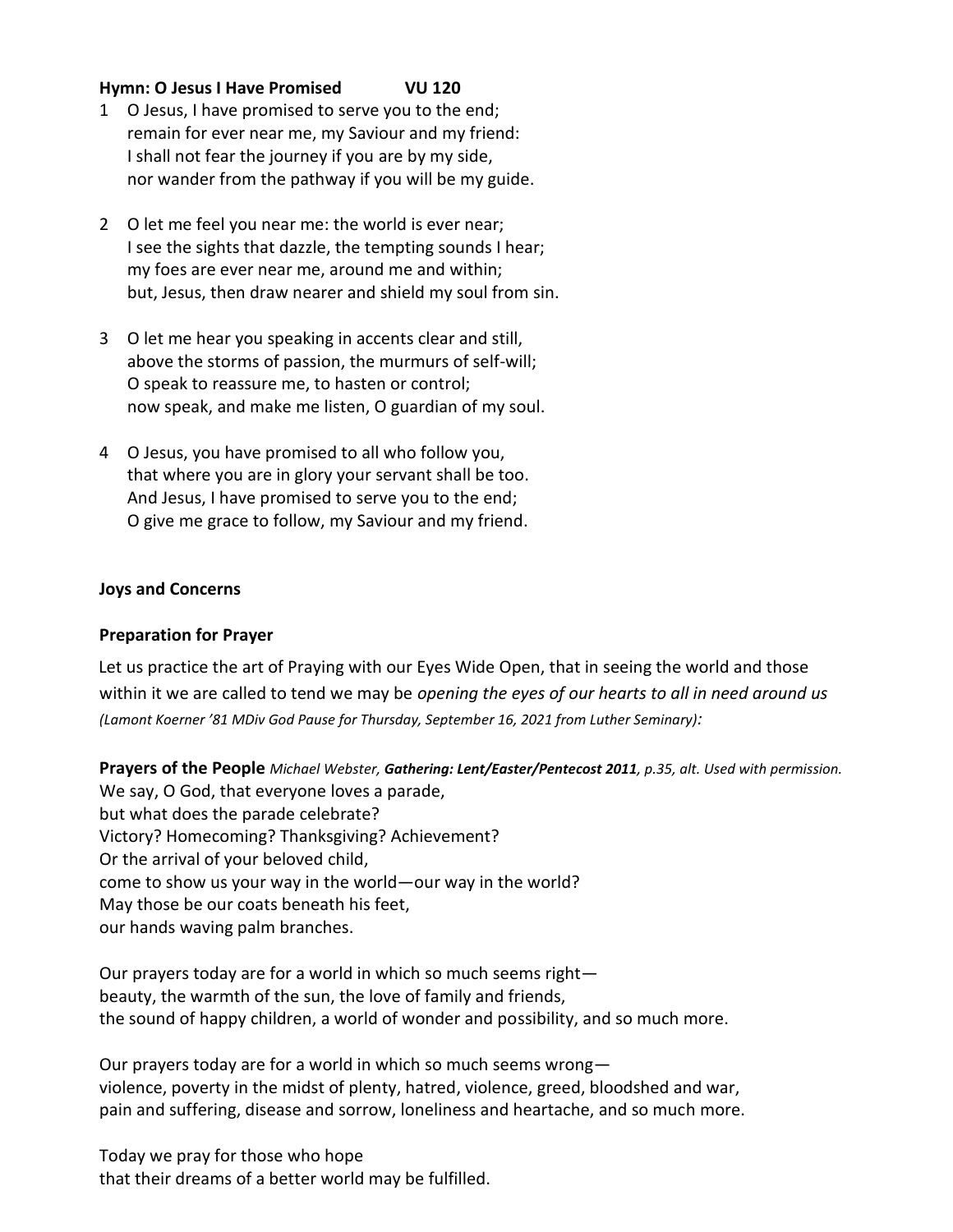And we pray for those who hurt, that their pain may be eased both by our words and actions and by the healing presence of your Spirit, which filled and empowered Jesus, in whose name we pray. Amen

Lord's Prayer **Our Father who art in heaven, hallowed be thy name.** Thy kin-dom come, thy will be done, on earth as it is in heaven. Give us this day our daily bread, And forgive us our trespasses, as we forgive those who trespass against us. And lead us not into temptation, but deliver us from evil: For thine is the kin-dom, the power, and the glory forever and ever. Amen.



# **Minute for Mission: Millions Face Food Shortages in Afghanistan**

Afghanistan is on the verge of the worst crisis in its history. Even before the Taliban took control of the country last August, Afghans were already struggling with the effects of 40 years of conflict, the worst drought in 27 years, and the COVID-19 pandemic. Then, with restrictions on international funding put in place to prevent money from falling into the hands of the Taliban, humanitarian assistance was impeded.

The consequences have been devastating. The United Nations estimates that nearly 23 million Afghans―more than half the population―face potentially life-threatening food shortages, with nearly 9 million on the brink of famine. People also lack proper healthcare and are facing unemployment and housing shortages.

Our Mission & Service partner the Asian Muslim Action Network (AMAN) has been working hard to provide food packages to internally displaced families in Afghanistan during this emergency.

The life-saving packages contain staples like rice, sugar, oil, salt, beans, potatoes, and onions to feed a family for up to two months. So far, 133 families have received the packages, including widows and orphans.

"The most challenging issue was and is the fund transfer to Afghanistan because the banking system of the country is still almost completely frozen," reports Zineb Naini, AMAN's international program coordinator. "Nevertheless, we were able to reach these families and, in the future, we hope to reach many more. Recently we obtained a grant that will allow us to distribute food packages to about 400 families."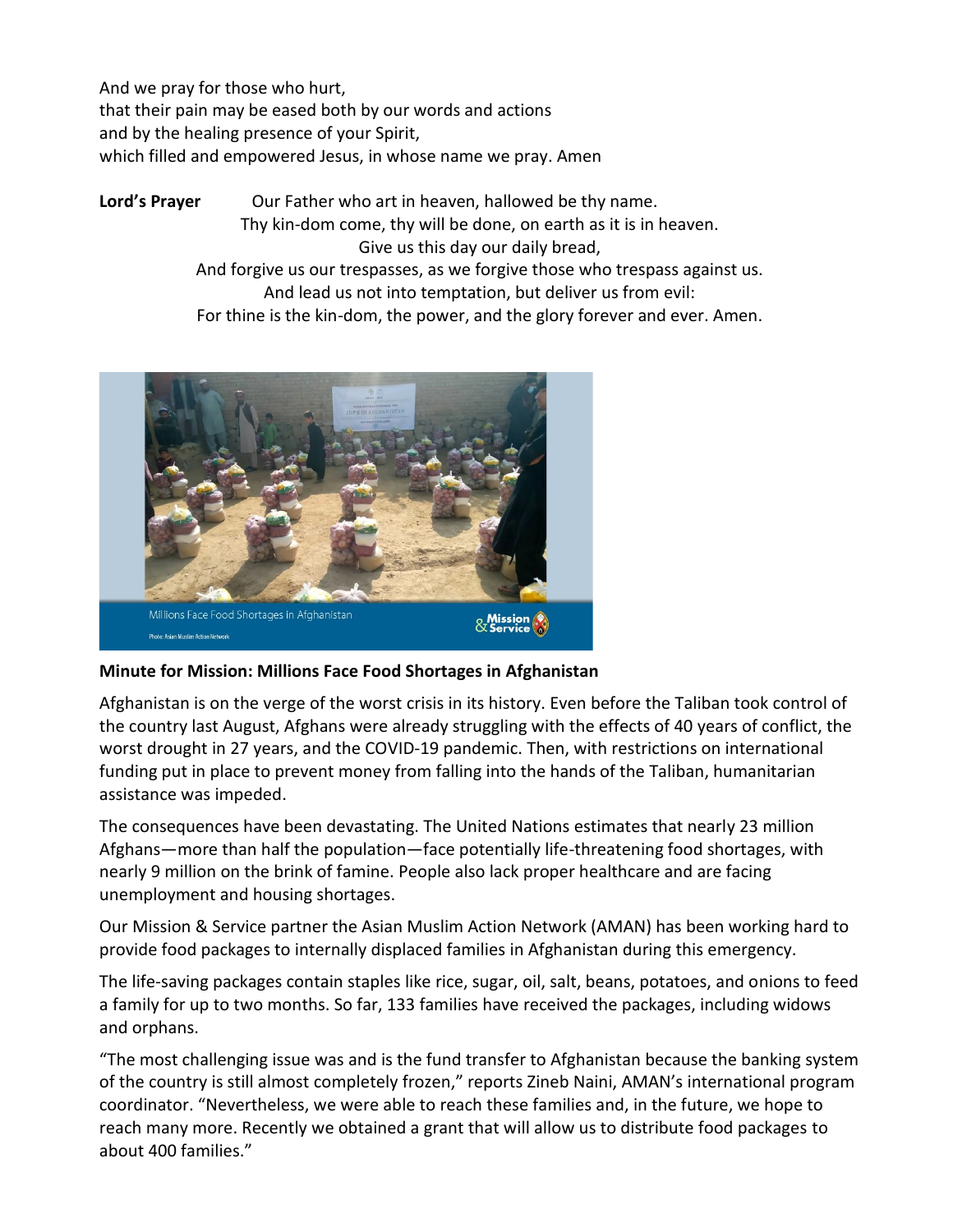Please make a gift through [Mission and Service](https://united-church.ca/donate) today. In the most difficult circumstances, your generosity helps sustain families and provide much needed hope.

*Note: Out of concern for the safety of our partners, we are not able to share all the work the church is doing in Afghanistan.*

**Offering Invitation** *Reprinted by permission of Westminster John Knox Press from Feasting on the Word® Worship Companion: Liturgies for Year C, Volume 1. Copyright 2012.*

God has given us his only Child, Jesus Christ, as the way of our salvation. Let us then give generously, as God has given to us.

**Offering Hymn: What Can I Do MV191** What can I do? What can I bring? What can I say? What can I sing? I'll sing with joy. I'll say a prayer.

I'll bring my love. I'll do my share.

# **Offering**

If you would like to do your part by making a monetary donation to Melville United Church, there are several ways to do that.

- 1. By leaving your offering envelope on the offering plate at the back of the sanctuary.
- 2. Cheque (post-dated cheques are welcome): made payable to Melville United Church-which can be mailed to the church at P.O. Box 41, Fergus ON N1M 2W7 or put in the mail slot beside the parking lot door.
- 3. Donate online through the Canada Helps web-site <https://www.canadahelps.org/en/charities/melville-united-church>
- 4. Call or email Lynda, to arrange Pre-Authorized Remittance payments (PAR).
- 5. E-transfer directly from your bank. E-mail to [secretary@melvilleunited.com](mailto:secretary@melvilleunited.com)

Thanks to all of you who continue to contribute so much to make Melville the caring community of faith that it is. May you be blessed.

**Offering Prayer** *Laura J. Turnbull, Gathering: Lent/Easter 2022, p.39. Used with permission.*

God of the Journey, we travel to Jerusalem knowing that it is a noisy, busy community. We gather with the crowds that we too might share the holy meal. In preparation, we present gifts our very best and our very selves. May all we share be graciously received. In the name of the giving Christ, we pray. Amen.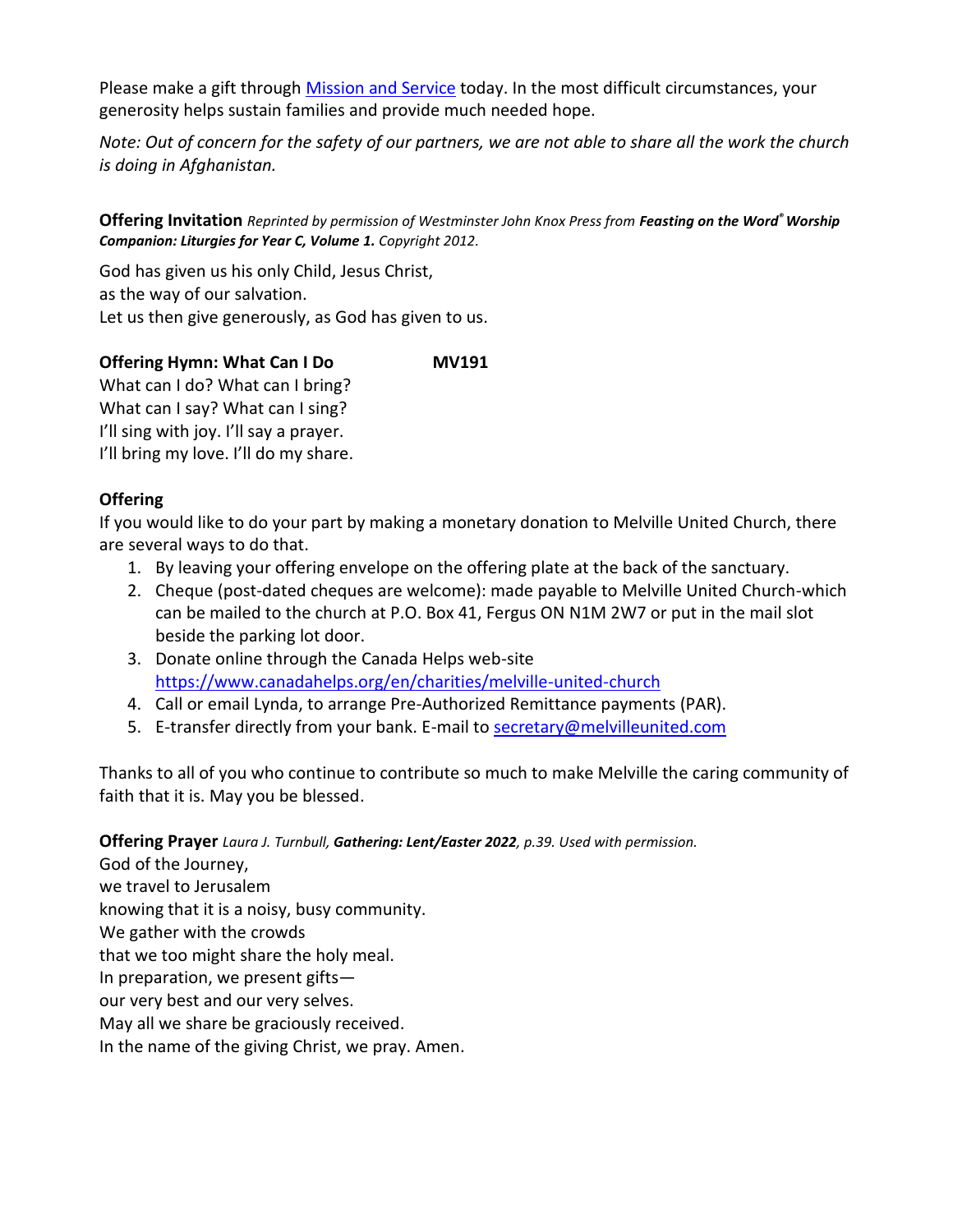# **Hymn: Ride On! Ride on in Majesty VU 127**

- 1 Ride on! Ride on in majesty! Hark! All the tribes hosanna cry: O Saviour meek, pursue thy road with palms and scattered garments strowed.
- 2 Ride on! Ride on in majesty! In lowly pomp ride on to die; O Christ, thy triumphs now begin o'er captive death and conquered sin.
- 3 Ride on! Ride on in majesty! The winged squadrons of the sky look down with sad and wondering eyes to see the approaching sacrifice.
- 4 Ride on! Ride on in majesty! In lowly pomp ride on to die; bow thy meek head to mortal pain, then take, O God, thy power, and reign.

### **Commissioning** *The United Church Publishing House, Celebrate God's Presence: A Book of Services for The United Church of Canada. Copyright 2000. Used with permission.*

Go out into the world in peace; have courage; hold on to what is good; return no one evil for evil; strengthen the fainthearted; support the weak, and help the suffering; honour all people; love and serve God, rejoicing in the power of the Holy Spirit.

# **Change the Light/Blessings**

Watch. I am going to change the light and I invite you to change your light. I'm not going to put it out, just change it. See how it is only in one place? *\*Change Light\**  Can you see it? Now it is moving everywhere, to everyone, with everyone. Now everywhere you go today, the light will go with you.

### **Blessing** *Reprinted by permission of Westminster John Knox Press from Feasting on the Word® Worship Companion: Liturgies for Year C, Volume 1. Copyright 2012.*

May you know the love of Christ, the mercy of the Father, and the fire of the Spirit as you go with the One God who is Mother of us all.